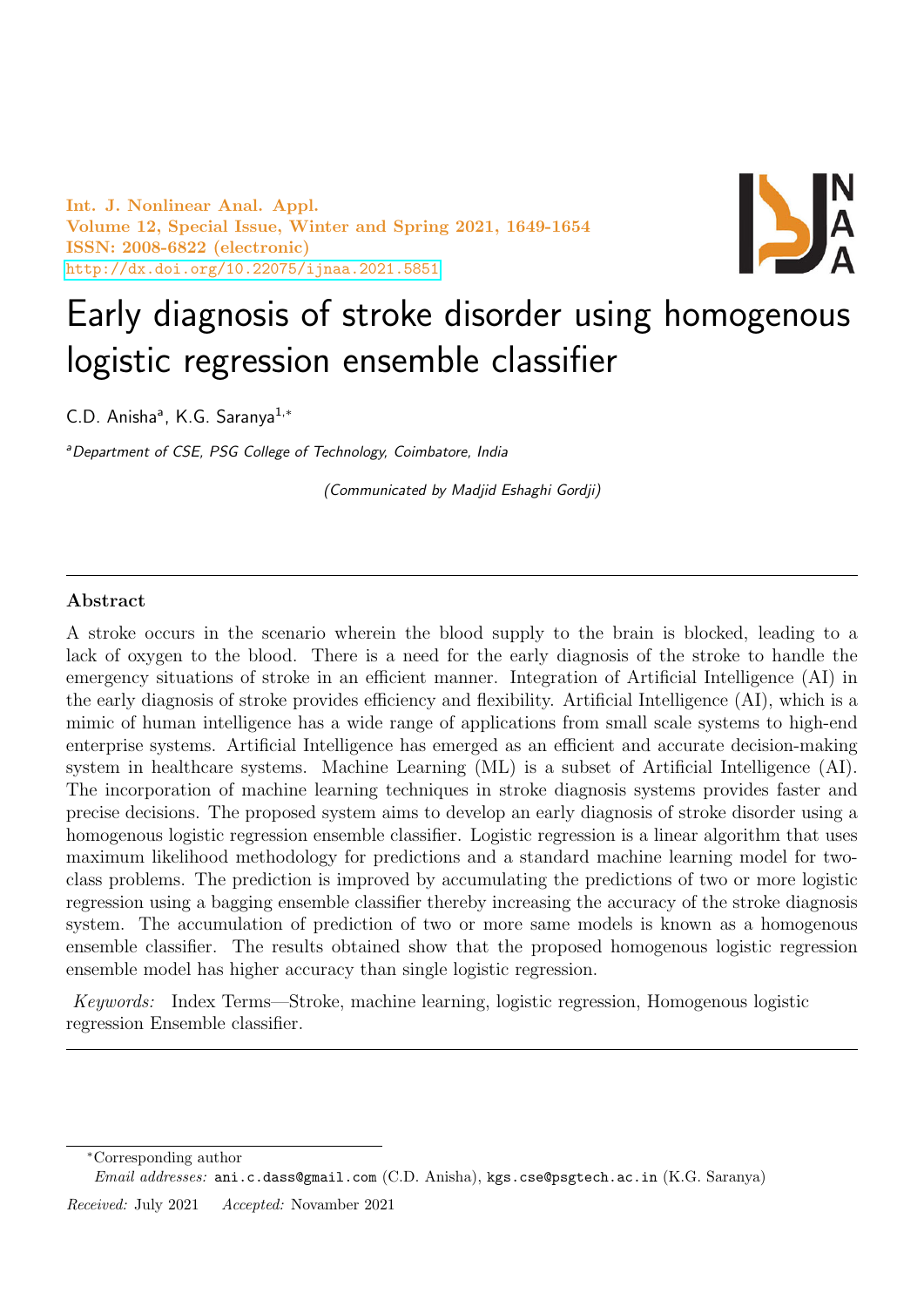## 1. Introduction

Stroke is a disorder which largely affects adults and elderly people thereby resulting in their social and economic issues. The two main types of strokes are blocked artery and leaking o blood vessels. The main reasons for stroke are heart disorder, glucose level changes, increase Body Mass Index (BMI). Early diagnosis of stroke with integration of Artificial Intelligence (AI) can enhance decision making and increase accuracy.

Artificial Intelligence is prevalent in all fields to provide higher accuracy and efficient systems. Artificial Intelligence is the technology which mimics the human intelligence. Healthcare systems started integrating their systems with AI for faster and accurate decision making.

Machine Learning is the subfield of Artificial Intelligence (AI). Machine Learning consists of Unsupervised Learning, Supervised Learning and Reinforcement Learning. There are single classifiers and ensemble classifiers. The ensemble classifiers are of two types, they are homogenous classifier and heterogenous classifier.

## 2. Related Work

Jaehak et al, [\[9\]](#page-5-0) presents a stroke prediction system based on physiological signals or bio-signals namely surface Electromyography (EMG) signals.

Kunder Akash Mahesh et al [? ] presents a stroke prediction system by incorporating machine learning techniques to the retrieved dataset.

Revanth S et al, [\[7\]](#page-5-1) provides stroke prediction using Machine Learning (ML) algorithms. The algorithms namely Support Vector Machine (SVM), Multi- Layer Perceptron (MLP), Decision Tree and Random Forest are used as models for stroke prediction.

JoonNyung Heo et al [\[3\]](#page-5-2) presents machine learning technique namely deep neural network, random forest and logistic regression model. The deep neural network helps in the long-term prediction of ischemic stroke patients.

Maihul Rajora et al [\[6\]](#page-5-3) provides a machine learning based approach for stroke prediction in distributed environment. The machine learning technique used are Naïve Bayes, Logistic Regression, decision tree, Random Forest and Gradient Boosting.

M. S. Singh et al [\[8\]](#page-5-4) presents a stroke prediction system based on Artificial Intelligence (AI) wherein decision tree is used for feature selection, Principal Component Analysis (PCA) for dimensionality reduction and neural network for classification.

Kuo-Liong Chien et al [\[2\]](#page-5-5) constructs the prediction for stroke prediction in Chinese population using Multi-variate Cox Model.

Leila Amini et al [\[1\]](#page-5-6) presents the prediction and control stroke model using K-Nearest Neighbor classifier (KNN) and C4.5 decision tree.

Min SN et al [\[4\]](#page-5-7) develops a stroke pre-diagnosis based on logistic regression model focused on modifiable risk factors.

Moons KGM et al [\[5\]](#page-5-8) presents a multi-variable logistic regression model for prediction of stroke in Europe based on cerebrovascular and cardiovascular correlation factors and Electro Cardio Gram (ECG) signals.

#### 3. Methodologies

Figure [1](#page-2-0) presents the framework of the proposed system.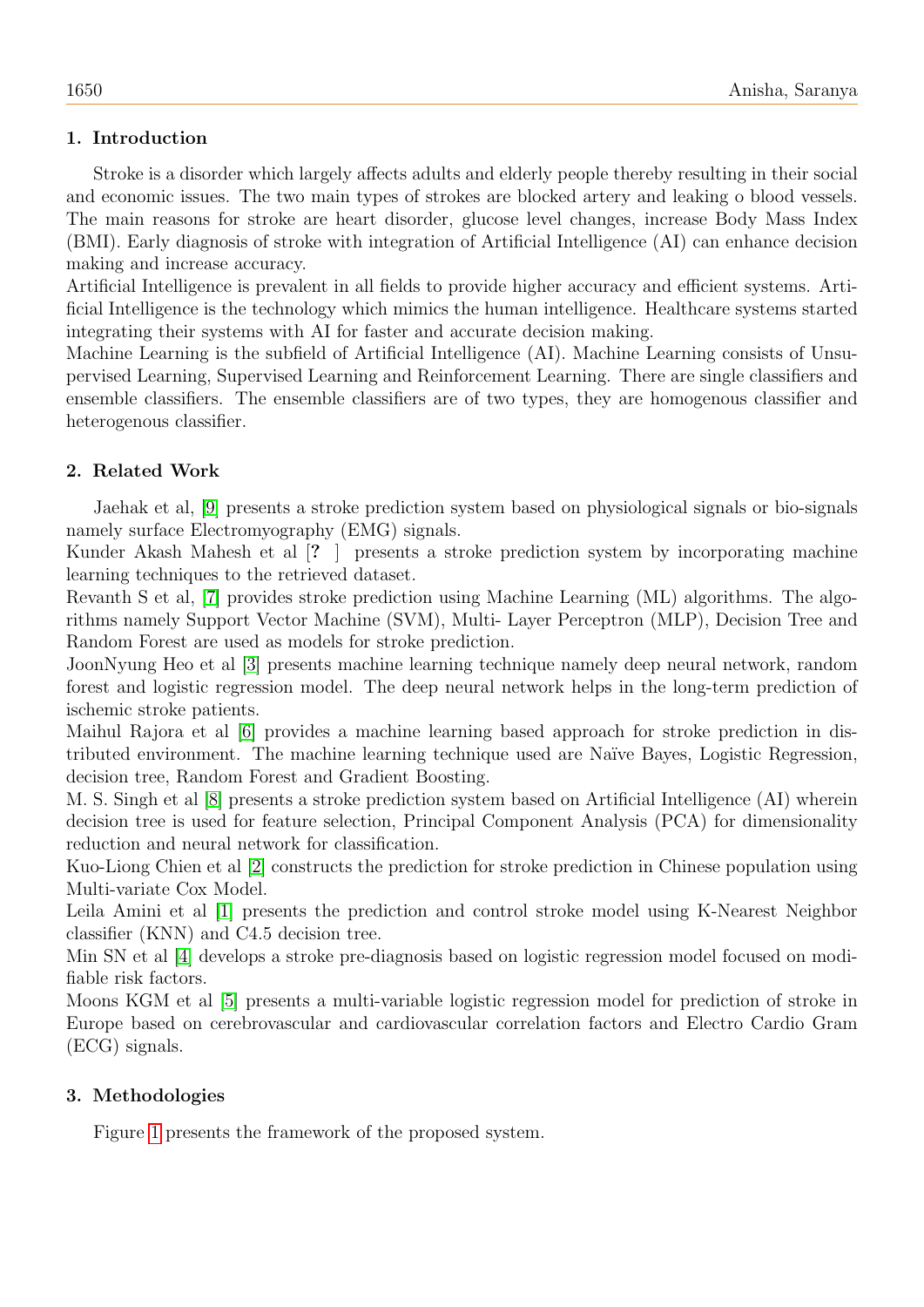

<span id="page-2-0"></span>Figure 1: Framework of Homogenous Logistic Regression Ensemble Model for Stroke Diagnosis

## 3.1. Dataset Description

The dataset has been retrieved from Kaggle repository. The dataset consists of 5110 rows and 11 columns (attributes). The attributes present in the dataset are id, gender, age, hypertension, heart disease, marriage status, work type, residence type, average glucose level, Body Mass Index (BMI) and the class label indicating the presence and absence of stroke.

## 3.2. Label Encoding

The categorical attributes are encoded into integers for making the data into acceptable format for model training. The attributes gender and smoking-status is encoded.

- Gender Attribute: 0 for Male and 1 for Female
- Smoking-status:
	- $-0$  for unknown.
	- 1 for formerly smoked
	- 2 for never smoked
	- 3 for smokes

#### 3.3. Splitting of Train and Test Set

The data is split into train and test set in the ratio 80:20 which means 80% of data is allocated as train set and 20% of data is allocated as test set.

#### 3.4. Homogenous Logistic Regression Model Training

Logistic regression uses logistic function or sigmoid function as the core method. The logistic function is an S shaped curve graphically. The estimation of coefficients for logistic function is done using maximum likelihood technique.

The train data is sampled into various samples and fed into 1 to N logistic regression models present in the ensemble. The bagging classifier provides parameter for creation of homogenous logistic regression model.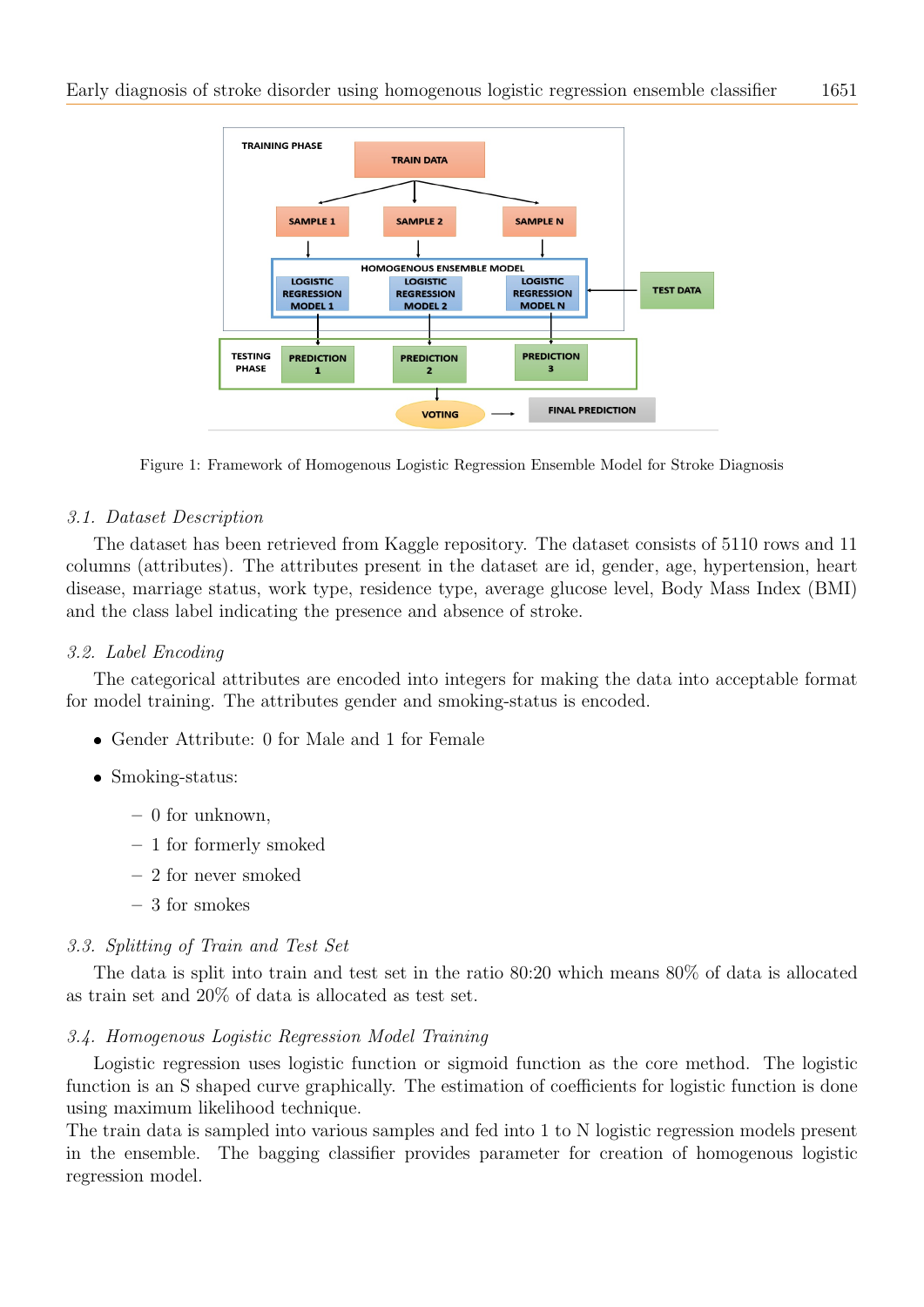- Initialization of Bagging Classifier Parameters
	- n estimators is initialized to 200. This parameter indicates the number of base estimators to be created. The base estimator is logistic regression.
	- oob score: This parameter is initialized to True which indicates that out of bag samples to be used for sampling data.
	- Random state: This parameter is set to 100 to control the resampling procedure of data in training model.
- Initialization of Logistic Regression Parameters
	- Penalty: This parameter is set to L2. This parameter is used as regularization parameter.
	- Solver: This parameter is set to Liblinear. This is the solver used for fitting the model.
	- Class weight: This parameter is set with the dictionary class 0: 0.10, class 1: 0.90.

## 3.4.1. Homogenous Logistic Regression Ensemble Classifier Testing

The Homogenous Logistic Regression Ensemble Classifier is tested with test data wherein each logistic regression model in the ensemble provides predictions and the prediction are aggregated using voting or averaging which pertains to the final prediction. The evaluation metrics used are "Confusion Matrix" and "Accuracy".

#### 4. Results and Discussions

The implementation and comparison of single logistic regression model and proposed homogenous logistic regression model is presented. The evaluation metrics used are confusion matrix and accuracy.

The confusion matrix consists of True Positive (correctly predicted positive samples), False Positive (wrongly predicted as positive), False Negative (wrongly predicted as negative), True Negative (correctly predicted negative samples).

Accuracy is evaluated using the formula: Addition of True Positive (TP) and True Negative (TN) divided by total number of samples.

## 4.1. Insights from the results

- Figure  $2,3$  $2,3$  presents the confusion matrix of single logistic regression and proposed homogenous logistic regression ensemble model. From the confusion matrix, it is understood that True Positive prediction has been improved in proposed system.
- Figure [4-](#page-4-2) presents the accuracy graph. The accuracy of proposed system is higher (91%) than single logistic regression model (90%).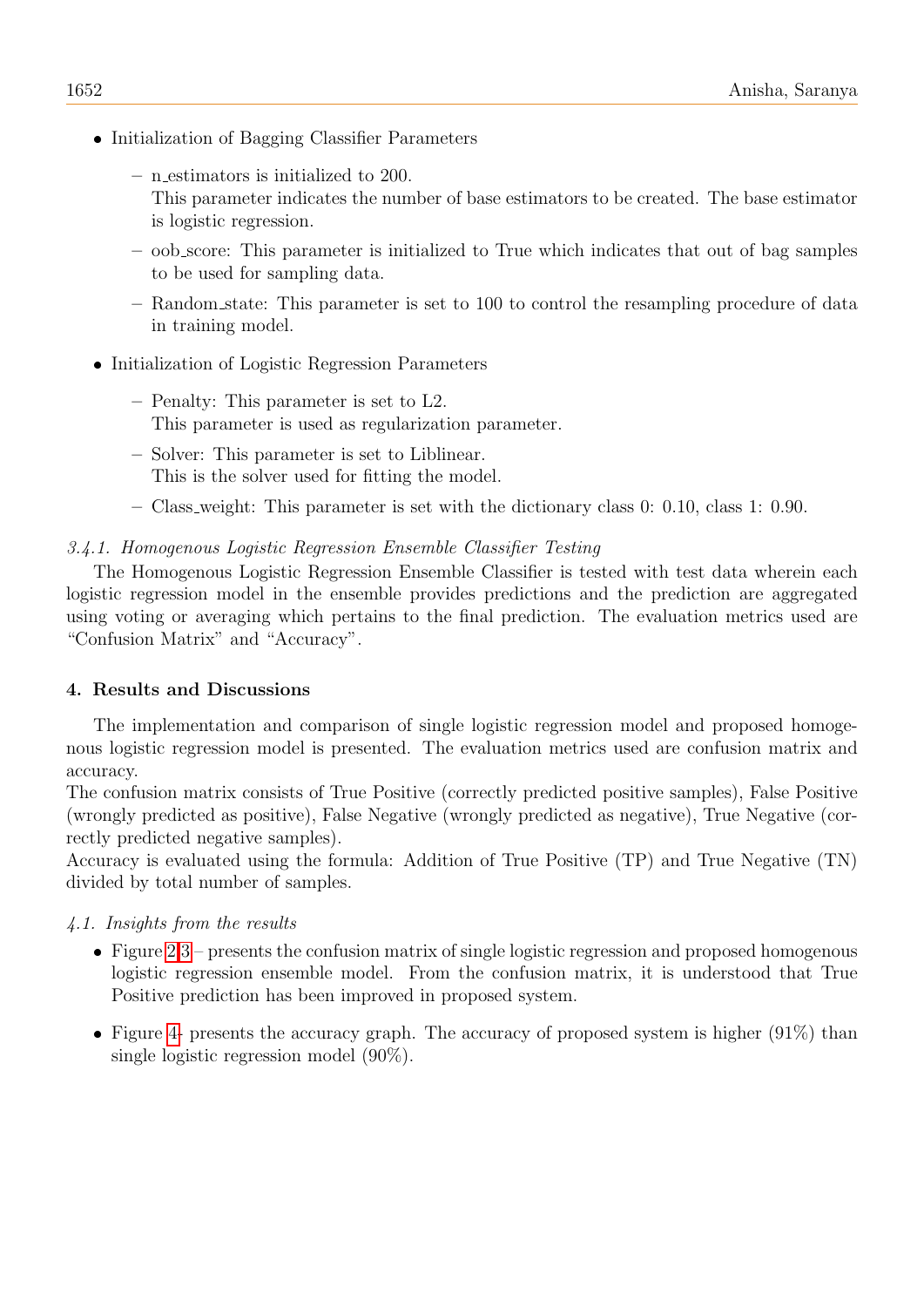

<span id="page-4-0"></span>Figure 2: Confusion Matrix of Single Logistic Regression



<span id="page-4-1"></span>Figure 3: Confusion Matrix of Proposed Homogenous Logistic Regression Ensemble Classifier



<span id="page-4-2"></span>Figure 4: Accuracy Graph (Comparison)